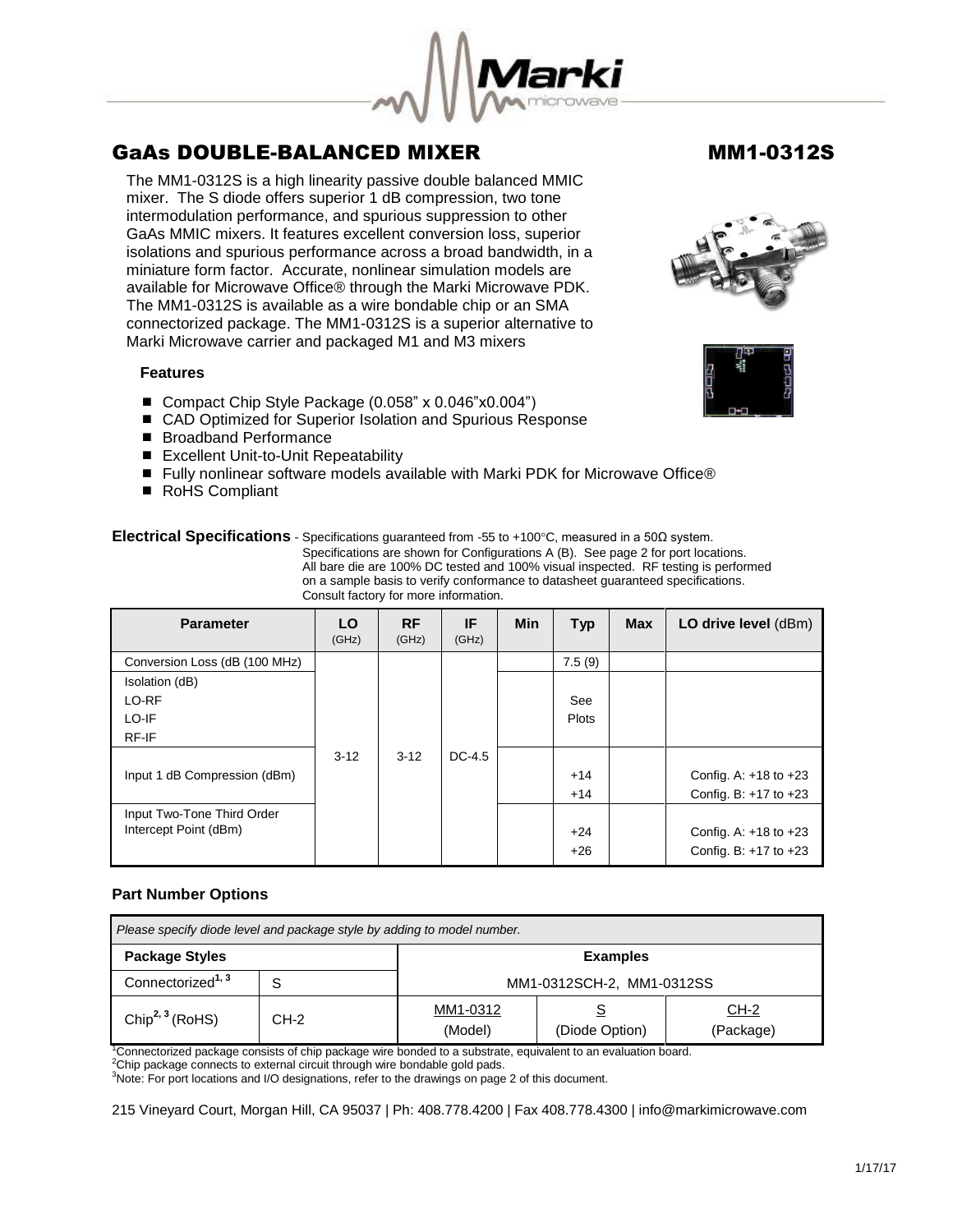

**RF 3 to 12 GHz**



**LO 3 to 12 GHz IF DC to 4.5 GHz** RF Input/ RF Input/ LO Input [ **IO** Input Output Output IF Input/Output IF Input/Output **Configuration A Configuration B** 

1. Configuration A/B refer to the same part number (MM1-0312S) used in one of two different ways for optimal spurious performance. For the lowest conversion loss, use the mixer in Configuration A (port 1 as the LO input, port 3 as the RF input or output). If you need to use a lower LO drive, use the mixer in Configuration B (port 1 as the RF input or output, port 3 as the LO input). For optimal spurious suppression, experimentation or simulation is required to choose between Configuration A and B. For more information, [see here.](http://www.markimicrowave.com/rf-microwave-qa/q/what-is-the-difference-between-configuration-a-and-configuration-b-on-mixers)



1. CH Substrate material is .004 thick GaAs.

2. I/O traces and ground plane finish are 2 microns Au.

3. Wire Bonding - Ball or wedge bond with 0.025 mm (1 mil) diameter pure gold wire. Thermosonic wirebonding with a nominal stage temperature of 150 °C and a ball bonding force of 40 to 50 grams or wedge bonding force of 18 to 22 grams is recommended. Use the minimum level of ultrasonic energy to achieve reliable wirebonds. Wirebonds should be started on the chip and terminated on the package or substrate. All bonds should be as short as possible <0.31 mm (12 mils).

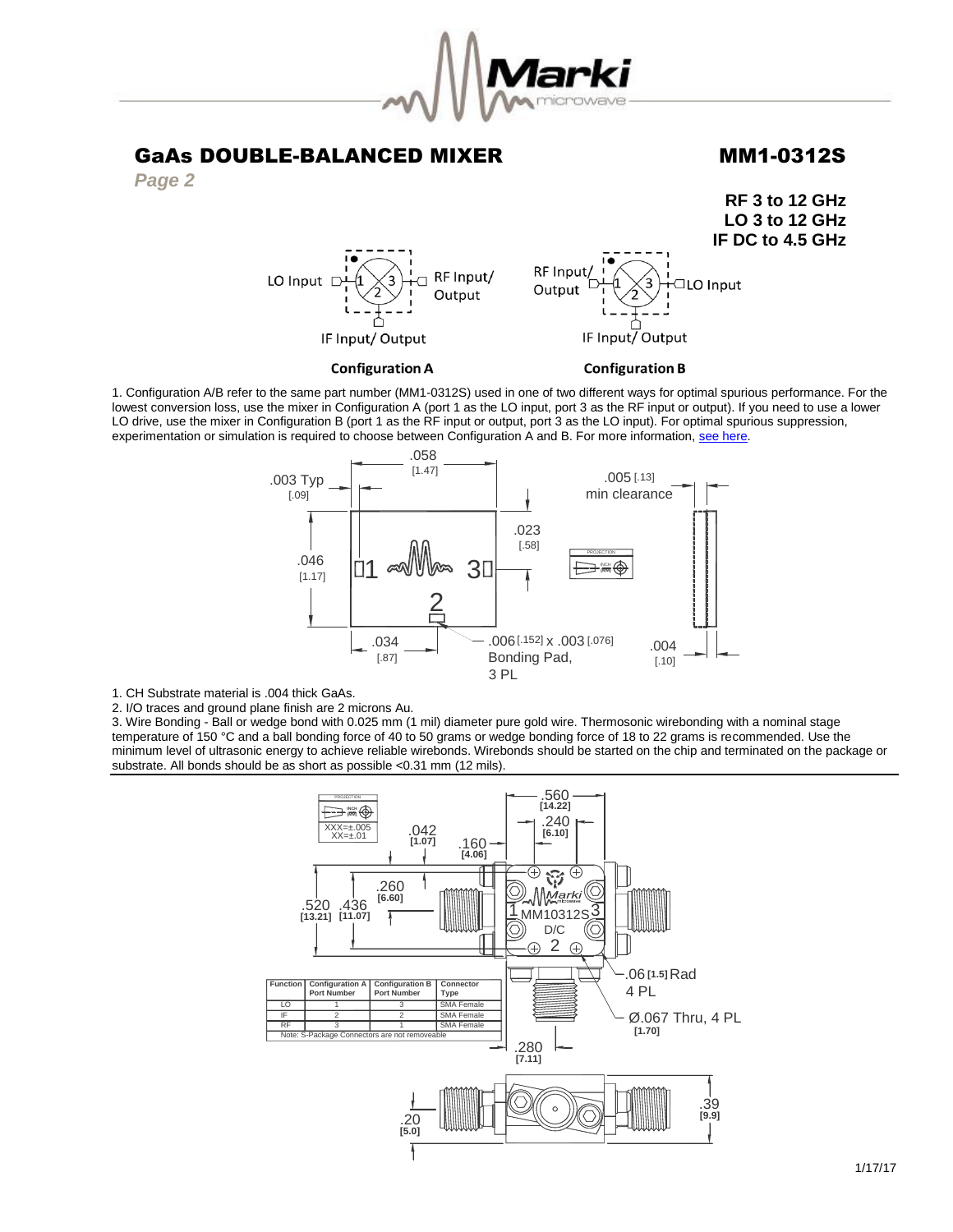

*Page 3*

**RF 3 to 12 GHz LO 3 to 12 GHz IF DC to 4.5 GHz**

Typical Performance











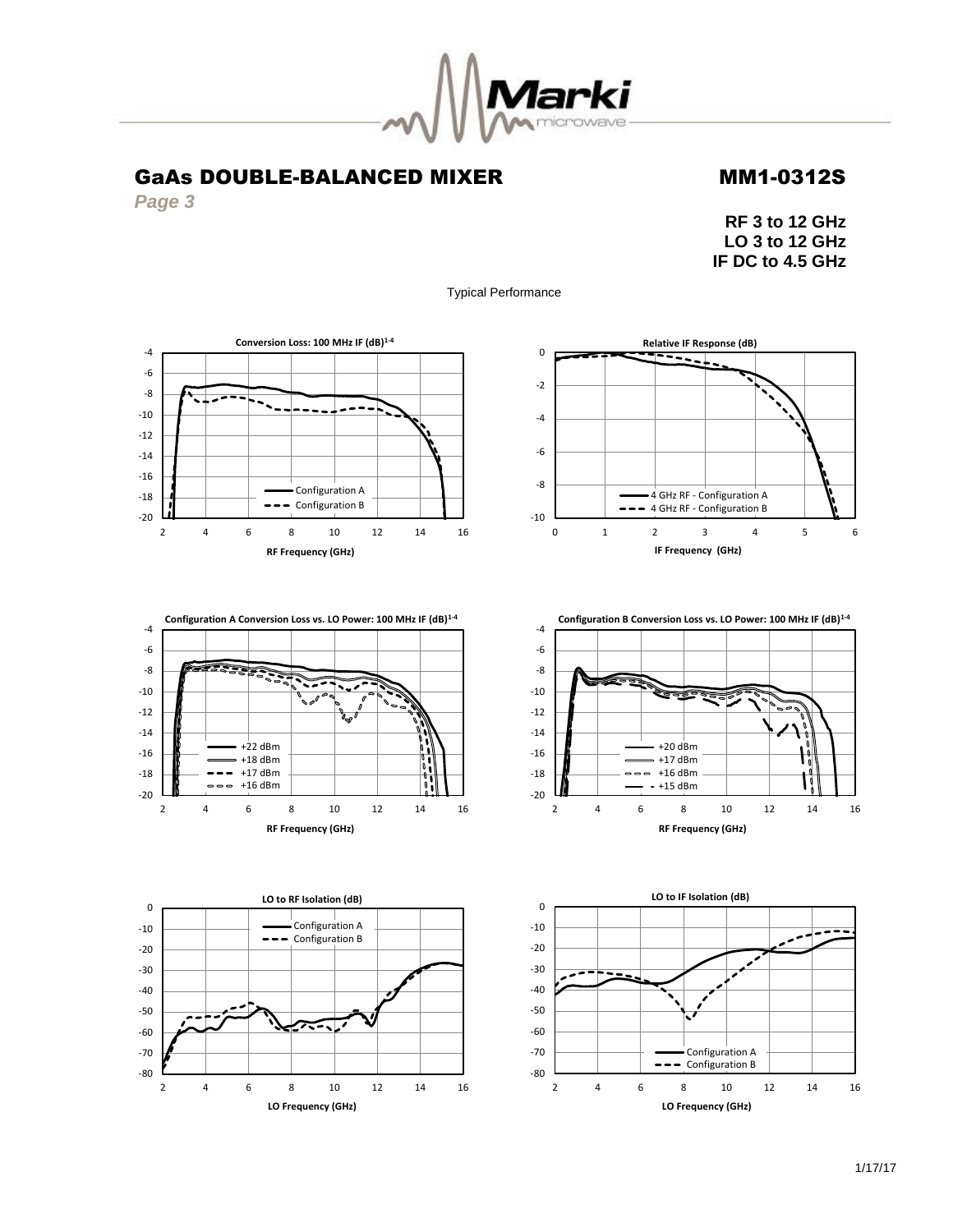

*Page 4*

**RF 3 to 12 GHz LO 3 to 12 GHz IF DC to 4.5 GHz**

Typical Performance











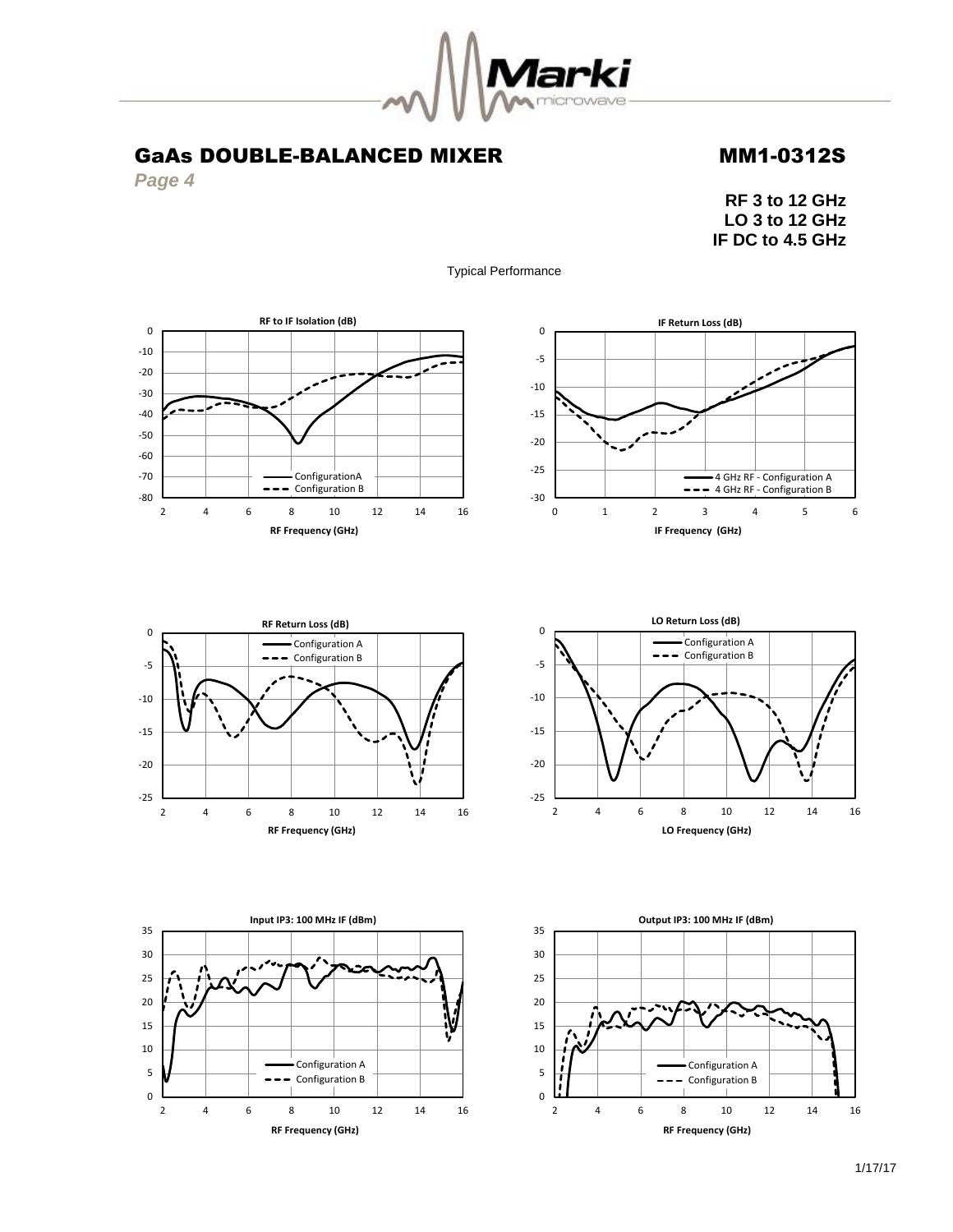

*Page 5*

**RF 3 to 12 GHz LO 3 to 12 GHz IF DC to 4.5 GHz**

∕≍



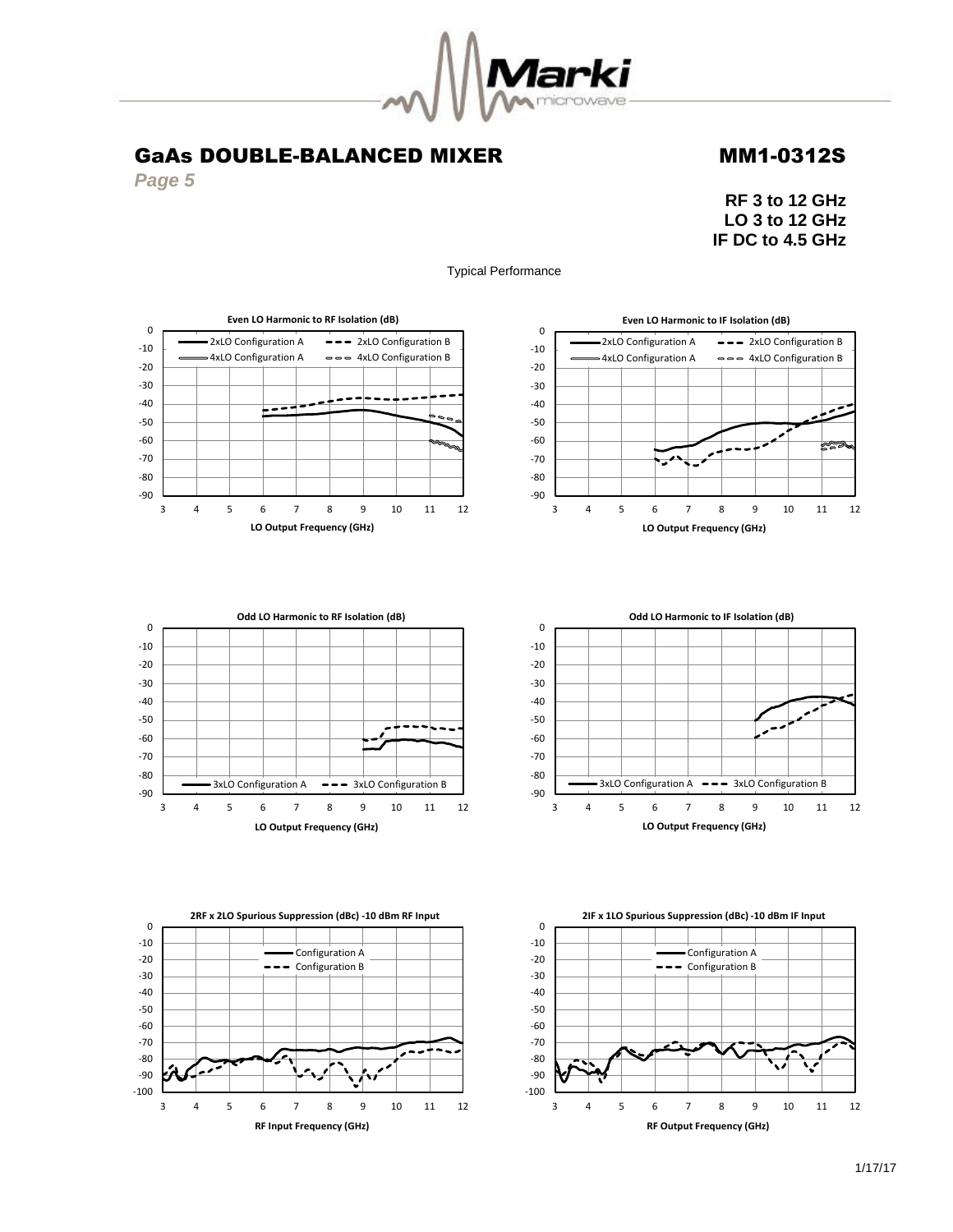

*Page 6*

**RF 3 to 12 GHz LO 3 to 12 GHz IF DC to 4.5 GHz**

### **Downconversion Spurious Suppression**

Spurious data is taken by selecting RF and LO frequencies ( $\pm$ mLO $\pm$ nRF) within the RF/LO bands, to create a spurious output within the IF band. The mixer is swept across the full spurious band and the mean is calculated. The numbers shown in the table below are for a -10 dBm RF input. Spurious suppression is scaled for different RF power levels by (n-1), where "n" is the RF spur order. For example, the 2RFx2LO spur is 76 dBc for the A configuration for a -10 dBm input, so a -20 dBm RF input creates a spur that is (2-1) x (-10 dB) dB lower, or 86 dBc.

| $-10$ dBm<br><b>RF Input</b> | 0xLO      | 1xLO      | 2xLO      | 3xLO      | 4xLO      | 5xLO      |
|------------------------------|-----------|-----------|-----------|-----------|-----------|-----------|
| 1xRF                         | 30(21)    | Reference | 33(52)    | 17(15)    | 37 (49)   | 16 (17)   |
| 2xRF                         | 67 (69)   | 67(61)    | 74 (83)   | 97 (97)   | 83 (90)   | 78 (72)   |
| 3xRF                         | 112 (112) | 72 (77)   | 97 (108)  | 84 (88)   | 92 (109)  | 75 (81)   |
| 4xRF                         | 127 (134) | 127 (122) | 130 (133) | 128 (125) | 136 (137) | 129 (125) |
| 5xRF                         | 164 (169) | 146 (151) | 148 (156) | 138 (147) | 148 (155) | 139 (148) |

## **Typical Downconversion Spurious Suppression (dBc): A Configuration (B Configuration) <sup>4</sup>**

### **Upconversion Spurious Suppression**

Spurious data is taken by mixing an input within the IF band, with LO frequencies (+mLO+nIF), to create a spurious output within the RF output band. The mixer is swept across the full spurious output band and the mean is calculated. The numbers shown in the table below are for a -10 dBm IF input. Spurious suppression is scaled for different IF input power levels by (n-1), where "n" is the IF spur order. For example, the 2IFx1LO spur is typically 76 dBc for the A configuration for a -10 dBm input, so a -20 dBm IF input creates a spur that is (2-1) x (-10 dB) dB lower, or 86 dBc.

| Typical Upconversion Spurious Suppression (dBc): A Configuration (B Configuration) $^{\textrm{\tiny{4}}}$ |
|-----------------------------------------------------------------------------------------------------------|
|-----------------------------------------------------------------------------------------------------------|

| $-10$ dBm<br><b>IF Input</b> | 0xLO      | 1xLO      | 2xLO      | 3xLO      | 4xLO      | 5xLO      |
|------------------------------|-----------|-----------|-----------|-----------|-----------|-----------|
| 1xIF                         | 27(28)    | Reference | 39 (44)   | 14(13)    | 39 (47)   | 21(22)    |
| 2xIF                         | 66 (62)   | 76 (77)   | 62 (60)   | 76 (81)   | 74 (68)   | 83 (88)   |
| 3xIF                         | 111 (112) | 80 (83)   | 94 (105)  | 79 (79)   | 92 (105)  | 81 (82)   |
| 4xIF                         | 126 (114) | 133 (132) | 118 (117) | 140 (137) | 131 (117) | 130 (138) |
| 5xIF                         | 139 (152) | 135 (138) | 143 (152) | 142 (149) | 152 (156) | 133 (137) |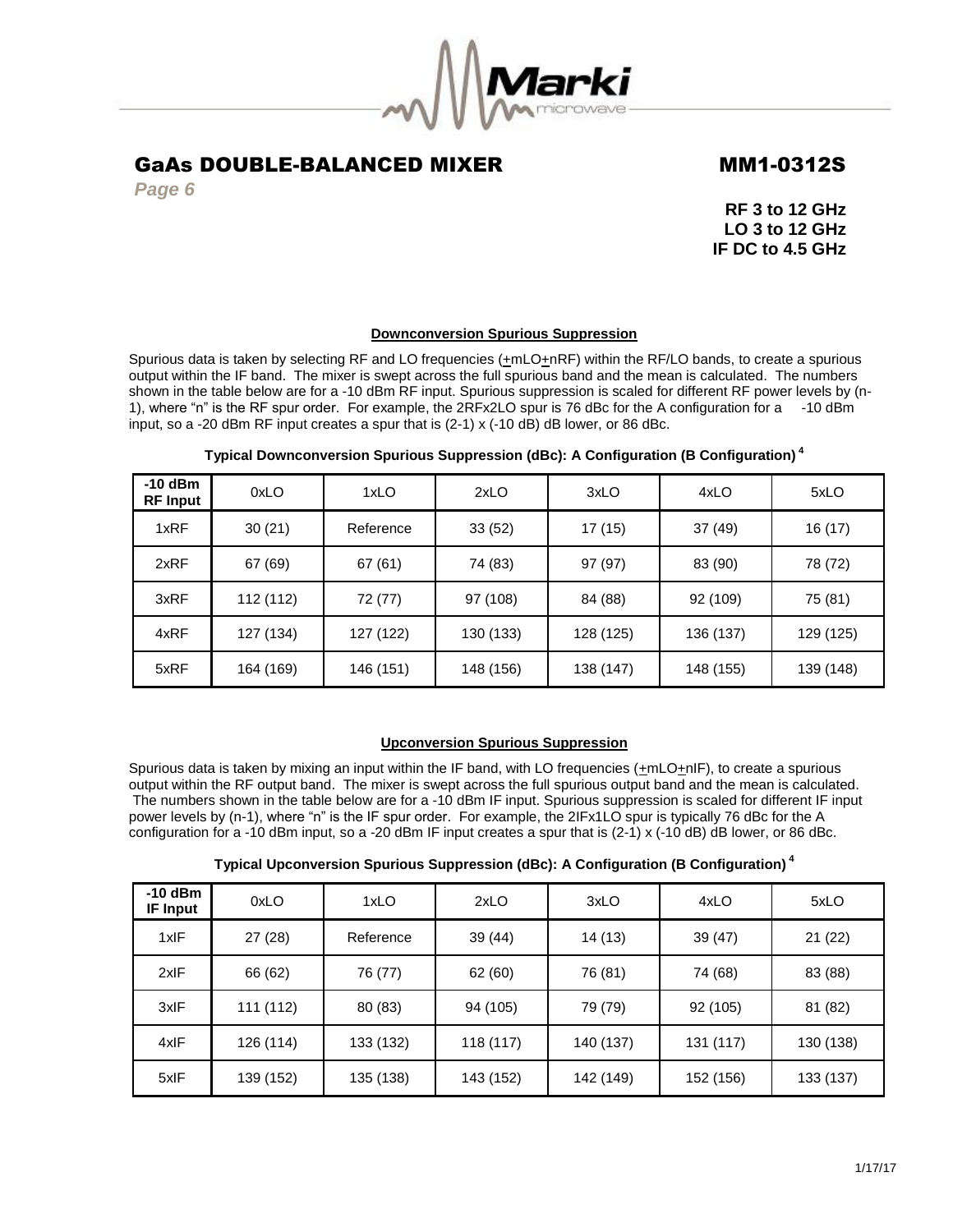

*Page 7*

**RF 3 to 12 GHz LO 3 to 12 GHz IF DC to 4.5 GHz**

### **Mounting and Bonding Recommendations**

Marki MMICs should be attached directly to a ground plane with conductive epoxy. The ground plane electrical impedance should be as low as practically possible. This will prevent resonances and permit the best possible electrical performance. Datasheet performance is only guaranteed in an environment with a low electrical impedance ground.

**Mounting** - To epoxy the chip, apply a minimum amount of conductive epoxy to the mounting surface so that a thin epoxy fillet is observed around the perimeter of the chip. Cure epoxy according to manufacturer instructions.

**Wire Bonding** - Ball or wedge bond with 0.025 mm (1 mil) diameter pure gold wire. Thermosonic wirebonding with a nominal stage temperature of 150 °C and a ball bonding force of 40 to 50 grams or wedge bonding force of 18 to 22 grams is recommended. Use the minimum level of ultrasonic energy to achieve reliable wirebonds. Wirebonds should be started on the chip and terminated on the package or substrate. All bonds should be as short as possible <0.31 mm (12 mils).

**Circuit Considerations** – 50 ohm transmission lines should be used for all high frequency connections in and out of the chip. Wirebonds should be kept as short as possible, with multiple wirebonds recommended for higher frequency connections to reduce parasitic inductance. In circumstances where the chip more than .001" thinner than the substrate, a heat spreading spacer tab is optional to further reduce bondwire length and parasitic inductance.

## **Handling Precautions**

**General Handling**: Chips should be handled with a vacuum collet when possible, or with sharp tweezers using well trained personnel. The surface of the chip is fragile and should not be contacted if possible.

**Static Sensitivity**: GaAs MMIC devices are subject to static discharge, and should be handled, assembled, tested, and transported only in static protected environments.

**Cleaning and Storage**: Do not attempt to clean the chip with a liquid cleaning system or expose the bare chips to liquid. Once the ESD sensitive bags the chips are stored in are opened, chips should be stored in a dry nitrogen atmosphere.

### **Bonding Diagram**